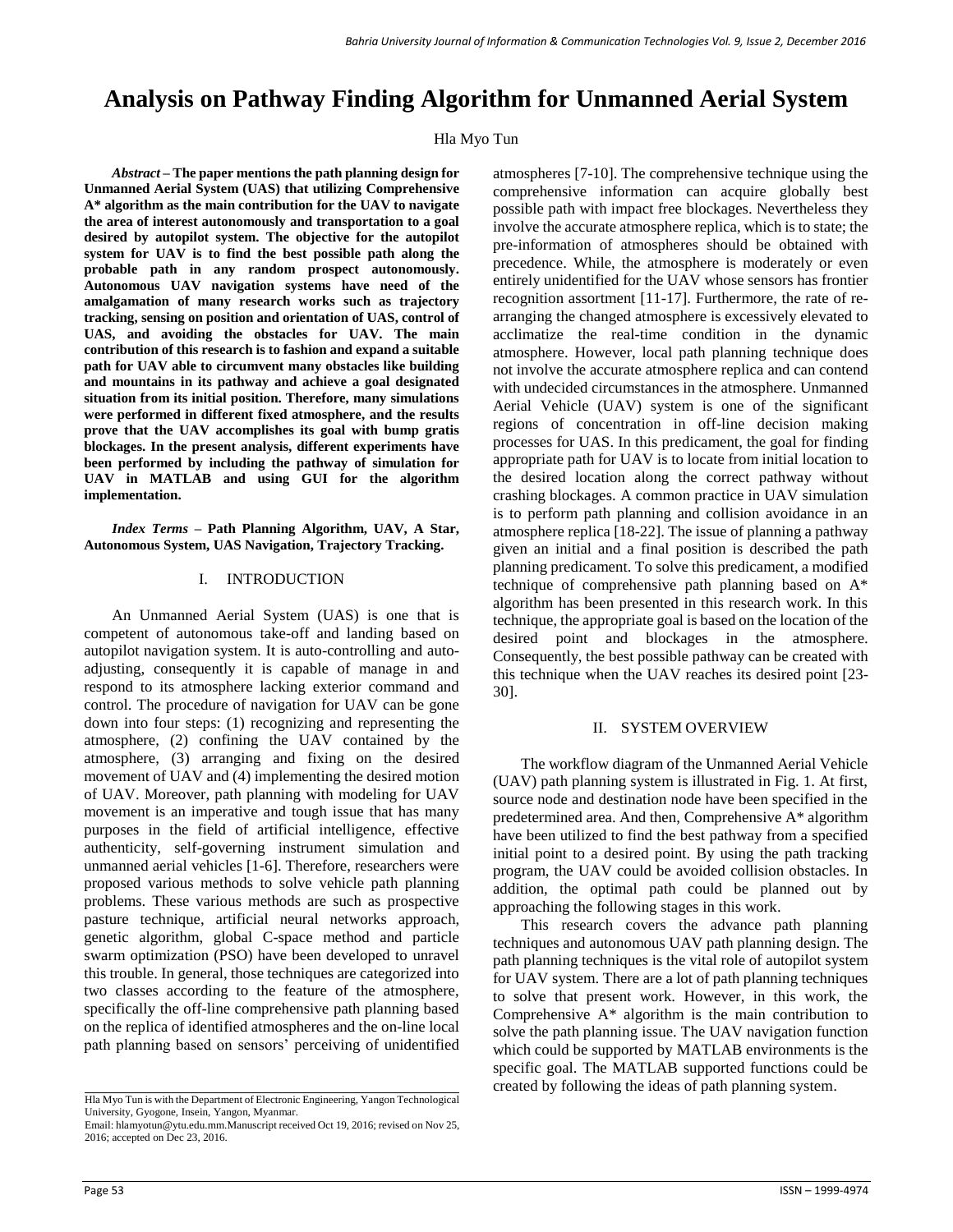

Fig. 1 Workflow Diagram for Trajectory Tracking of Unmanned Aerial System (UAS)

## III. AUTONOMOUS NAVIGATION SYSTEM

The navigation systems have been extensively focused on the many research areas for autopilot systems in unmanned aerial vehicle. Consequently, the significant issue in the development of UAV is the navigation system, which is one of the majority crucial phases of UAS. The gap and how it is obtained is an imperative function in the field of affecting an intelligent system. It can elucidate that significance by the subsequent rationale:

- 1. It offers the essential data to perform path planning.
- 2. It furnishes data for observing the location of the autonomous unmanned aerial vehicle during the implementation of the desired pathway.
- 3. It is crucial that the UASs have the capacity to create and use replicas of its atmosphere that facilitate it to recognize the configuration of atmosphere. This is essential to realize commands, arrangement and implement pathways.

Autonomous navigation is an imperative feature for UAS and for sensing devices with the objective of serving the autopilot to find the way in convinced atmospheres. Navigation can be identified as the procedure or commotions of precisely finding out one's location, arranging and tracking a direction. In UAS, navigation denotes the pathway an UAV attain an observation of the atmosphere where it is engrossed in, comes across its approach and is capable of move about itself in that atmosphere. Inherent in any navigation scheme is the desire to reach a goal without receiving misplaced or deafening into any substances [5-9].

## *A. Matching Issue*

The matching issue survives when the UAS establishes lacking a map of the atmosphere where it is engrossed in and additionally assembles one as it finds the way. While in motion, the UAV senses the atmosphere and recognizes key characteristics which permit it to record data of its atmospheres. The major apprehension for the matching issue is how the UAV does distinguish the atmosphere. There are numerous sensors applied for matching, being the majority regular sonar, digital cameras and range lasers. The involvedness of the matching issue is the consequence of a

diverse figure of aspects, being the majority significant: size of the atmosphere, noise in observation and actuation, and perceptual uncertainty.

Matching approaches based on images confined by a specific sensor, have been generally proficient through the withdrawal of ordinary characteristics from the atmosphere or all the way through the recognition of particular synthetic way-points. Synthetic way-points principally comprise hardcolor or template-based characteristics. Hard-color waypoints are in the majority issues effortlessly individual, but can sometimes be intermingle into the atmosphere and turn into fewer noticeable. On the contrary, templates are fewer unclear with the background situation and can also be simply recognized. A system based on ordinary way-points extant in the atmosphere is a supplementary calculatingly challenging issue, but reimbursements from the reality that there is no necessitate for a synthetic estimation of the atmosphere.

## *B. Path Planning Process*

Path planning process is the development of appearing in advance at the consequence of potential events, and probing for the most excellent progression that will undeviating the UAV to a desired point. It occupies searching a pathway from the UAV's present position to the desired position.

Pathway finding techniques for navigation of UAS can be alienated into local pathway finding and global pathway finding. They principally diverge on the capacity of data of the atmosphere they need to hold. Local pathway finding techniques merely require data of the atmosphere that is close to the UAS, while global pathway finding techniques employ complete data of the atmosphere. There are numerous diverse advances to path finding, as they aspire to resolve the issue using dissimilar practices.

# IV. OBSTACLE AVOIDANCE APPROACHES

In the literature survey, there subsist a great number of published techniques for resolving the path finding issue for UAV in an atmosphere where the blockages are stationary and their configurations identified. In many situations, these methods are readily applicable to performing obstacle avoidance in previously unknown environments. The UAV's atmosphere depiction can assortment from an unremitting geometric depiction to a geometric map based on decomposition technique or still a map topologically. The primary pace of several path finding schemes is to convert this probably unremitting environmental representation into a discrete map appropriate for the preferred path finding schemes.

# *A. Prospective Field Technique*

The potential field technique is a scheme that disintegrates the free space into a well rectangular cell which is then explores for a free path. Each cell is assigned a 'prospective', where the goal point and adjacent cells are allocated an 'attractive' prospective and obstacles possess a 'repulsive' potential. This ensures that the path created moves towards the goal while steering clear of any obstacles.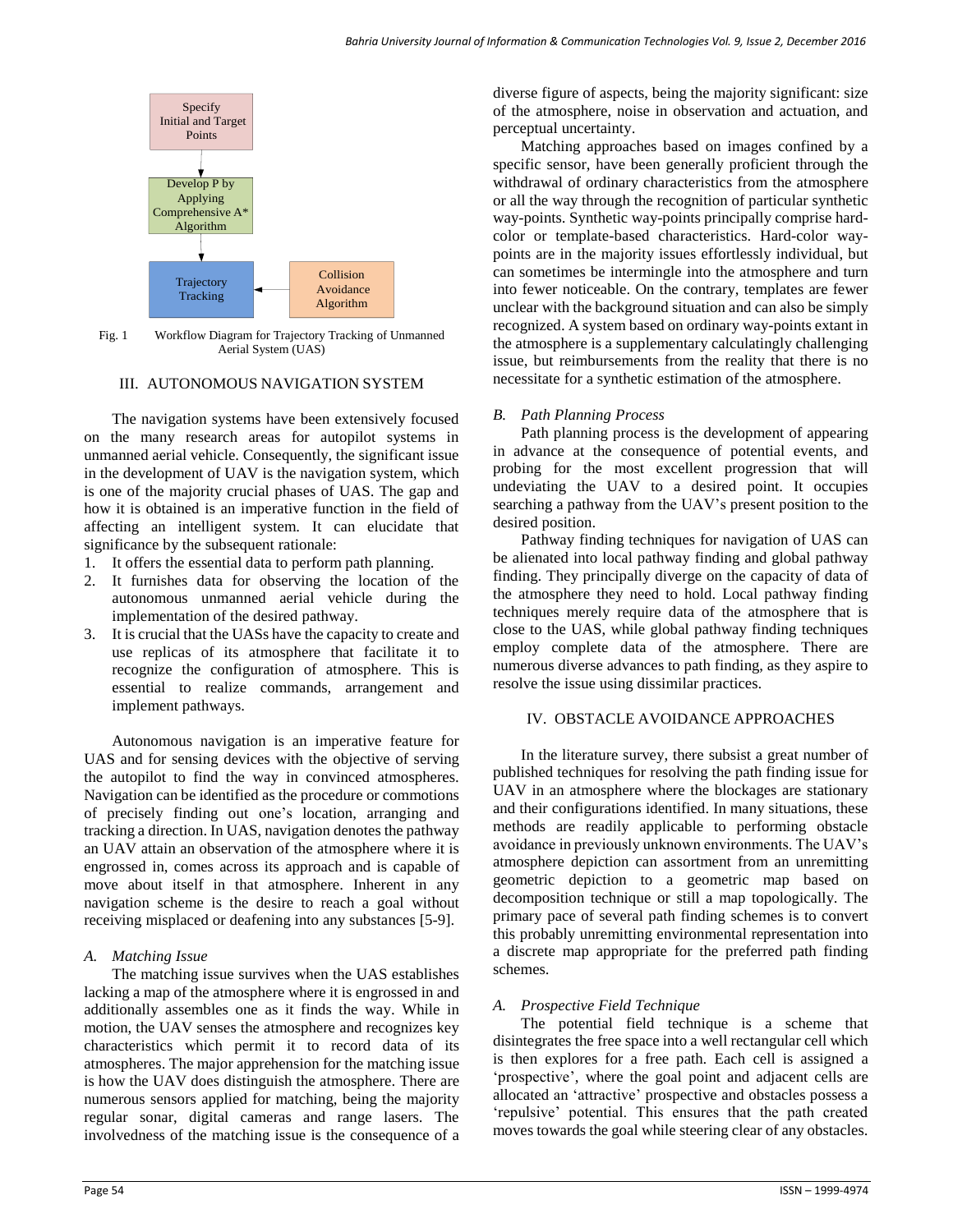

Fig. 2 Prospective Field: (a) Obstacle Allocation (b) Pathway through Equi-prospective Shape [5]

#### *B. A\* Algorithm*

This is achieved using what is termed an evaluation function. It is used when searching adjacent points, and estimates the effective pathway from that node to the goal to approximate its likelihood of being on the effective pathway. The evaluation function t(p) is defined as follows:

$$
t(p) = s(p) + a(p) \tag{1}
$$

Where, s(p) is the actual cost of an optimal path from initial point to desired point and  $a(p)$  is an estimate cost of the best possible pathway from initial point to desired point estimate a(p) is obtained by simply computing the straight line distance between initial point and desired point. A\* algorithm explores the entire region by sustaining an unlock record and a blocked record to get an optimized pathway. They are called the unlock record and blocked record. The record can be found as the flowchart below Fig.3.



Fig. 3 Flowchart for A\* algorithm

The unlock records maintain cells which are immobile in the estimating procedure by pathway finding scheme, and the blocked record maintains cells which have previously been estimated by the pathway finding result. A\* is a

| Environment<br>No: | Number of    | Number of     | <b>Total Distance</b> |
|--------------------|--------------|---------------|-----------------------|
|                    | Obstacles in | Nodes of the  | of the Path           |
|                    | Maps         | shortest path | (meter)               |
|                    |              |               | 89                    |
|                    | 3            |               | 162                   |
|                    |              |               | 112                   |
|                    |              |               |                       |

4 5 10 125 5 11 10 115

Table I. Comparison of Different Environments

diagram best-first optimal pathway finding scheme, that utilizes a self-controlled technique for evaluating the distance between two points.  $A^*$  is the best only if the selfcontrolled technique is a inferior vault of the distance. In that issue, the self-controlled technique is said to be tolerable. To implement the A\* pathway finding scheme into a numerical program where we can effectively amalgamate it with the functions we require, there won't be any revolutionizes to the general use of the scheme. The scheme is declared on the point of the diagram that corresponds to the primary location of the UAV on the map.

### V. IMPLEMENTATION OF UAV PATH PLANNING **SYSTEM**

Firstly, source and destination points of blockages have been specified in the predetermined area. When the obstacle positions in point obtained, the cell-based method is applied to create map. This blockages' map can be exhibited by using the map function in MATLAB. A\* pathway finding scheme can't be used if the location of the target is not known. Therefore the local minimum or target has to be determined by using the searching pathway function. According to the A\* algorithm the initial point, the target point and the blockages are put in the map using MATLAB commands by changing the digits of matrix. Furthermore, the least-cost path could be evaluated by using this pathway function. The UAV navigation issue is solved by using the checking function. After analyzing that function, the get path value would be displayed on the MATLAB command window.

*A. Creation of Map Building* 

The map building issues survive when the UAV does not comprise a map of its atmosphere and incrementally makes one as it finds the way.



Fig. 4 Flowchart of Map Function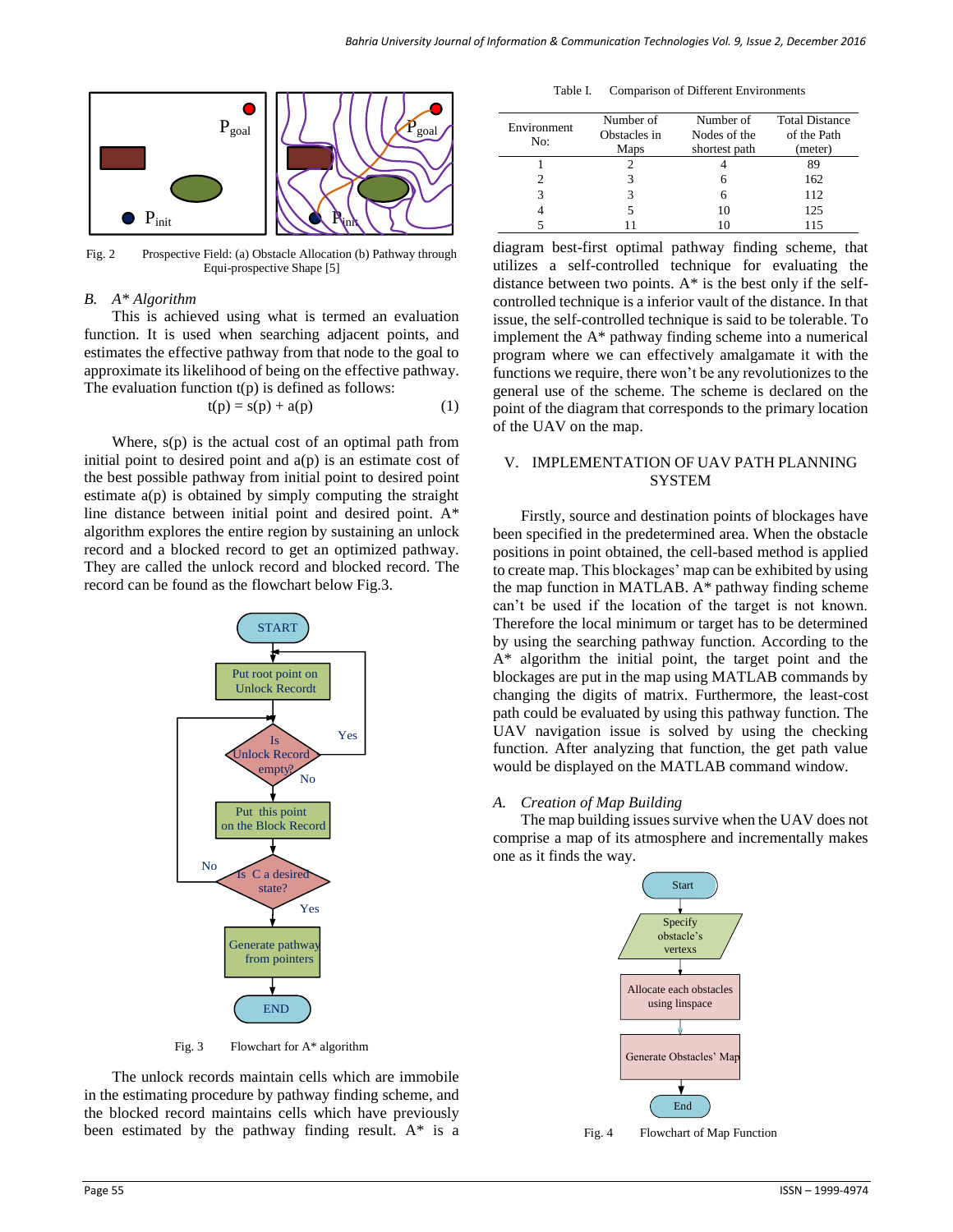Therefore, the start node  $(x_s, y_s)$  and end node  $(x_e, y_e)$  of obstacles' vertex is initialized in the predetermined area. By using linear spaced vector, these obstacles are set in the map.

The flowchart for detail function of map building is shown in Fig.4. In this flowchart, there are several steps to create obstacles' map. Firstly, source and destination nodes have been specified in the predetermined area. And then, each obstacle allocated in this area. In addition, obstacles' map could be generated by approaching specific stages in this research.

#### *B. Creation of Pathway Finding Algorithm*

To find a secure pathway in a hazardous atmosphere for the unmanned aerial vehicle is a crucial obligation for the achievement of several unmanned aerial systems.



Fig. 5 Flowchart for Getpath Function

Therefore many researches on pathway finding schemes to formulate the UAS locate from the initial point to the desired point without collision with blockages is an essential obligation for the UAS security in atmospheres. In this research work, Comprehensive A\* algorithm is selected to be implemented because A\* gives faster calculation and uses lesser information storage than that of other algorithms. The flowchart for searching path system is shown in Fig. 5.

In this flowchart, there are many sub function to implementation of that searching pathway systems. The first task is to loaded the length of x, y and w from the obstacles' map. And then, the distance of goal y and goal x is calculated by using Pythagoras theory. From this calculation, minimum

value of x and y can be obtained. This is the old distance of goal x and y. The next task is to locate the least-cost pathway. The pathway distance is the new distance of target point. The target distance is compared to the value of old distance x and y. Finally, local minimum or target point is obtained using get path function from the pathway finding algorithm.

The flowchart of checking function is shown in Fig.6. In this figure, there are several steps to check the location of obstacles. The important section of checking system is to solve the UAV navigation issue which will be displayed on the searching path results from the detection and tracking process.



Fig. 6 Flowchart of Checking Function

#### VI. IMPLEMENTATION OF UAS PATHWAY FINDING **SYSTEM**

The purpose of the research work is to facilitate the UAS to find the way for indoor environment. The UAS has to circumvent blockages in partially known atmosphere that comprise both recognized and unidentified blockages. Moreover, the UAS gives with a map of the atmosphere in some issues, but the map is imprecise because unexpected blockages added in this map. Furthermore, predefined map (Map1) can be used to define the obstacles in the map. The predefined maps are shown in Fig.7

And then, the user can draw a barrier for start by using the left mouse button and right mouse button ending the barrier. In this way, the random obstacles can be inserted in the predetermined area. Fig.8 shows the position of obstacles. By using the variable point weight, the shape and size of the obstacles can be changed in the area. And then, the target has been chosen according to the user by using the left mouse button. Fig.9 shows the target point in a new map as red circle.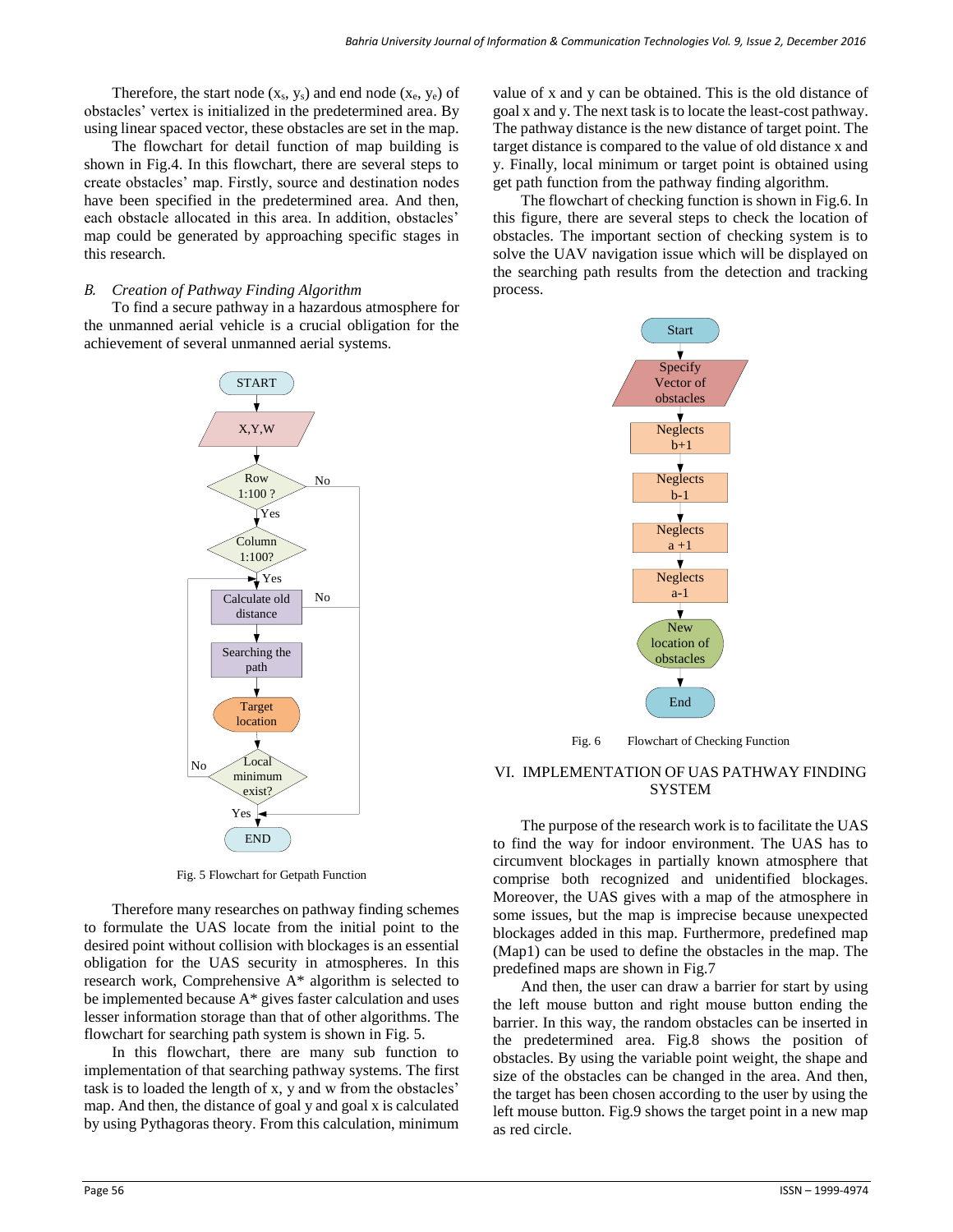



Fig. 8 Position of Obstacles in New Map



Fig. 9 Target Point Location in New Map

Finally, the "Get Results" button is pressed the user can get if the pathway finding algorithm is achievement or failed to locate a pathway. The "Result" can be "Path has been found" or "No solution has been found". It is noted that pathway finding algorithm handles the local minimum issue and if the handled process failed to locate a result then No solution result emerged.

## VII. EXPERIMENTAL RESULTS

The different obstacles maps are applied in this section. Thus the output results are dissimilar because of the different inputs. At first, the start node (1, 1) has been defined in the

predetermined area. The area of the map is  $100x100$  m<sup>2</sup> and one grid represents  $10x10m^2$  in this figure. But the target point can place any location in this area. Moreover the size and shape of obstacles can be changed by using variable point weight. Therefore the position of obstacles can be changed and the obstacles' map will be changed. The blue line represents the feasible (collision-free) shortest path for the unmanned aerial vehicle.

## *A. Result of Environment1*

In Fig.10, two obstacles are placed in the area by using point weight 10 and point weight 20. Therefore the two obstacles' vertex values are varied. Also, the size and shape of obstacles are changed. But the optimal path can be generated in this situation. Local minimum or target distance is 89 meter. This data is shown in MATLAB command window after the process.



Fig.10 Result of Environment1

## *B. Result of Environment 2*

In Fig.11, there are three obstacles, 6 selected nodes for the result shortest path. The first obstacle is placed in the map by using point weight 20. The two obstacles are initialized by using point 10. In this situation, the target and the minimum distance for this map are 162 meter for the UAV. The optimal path is found in this map for the UAV.



Fig.11 Result of Environment 2

# *C. Result of Environment 3*

In Fig.12, three obstacles are included and 8 nodes of open list are used for the collision-free shortest path. By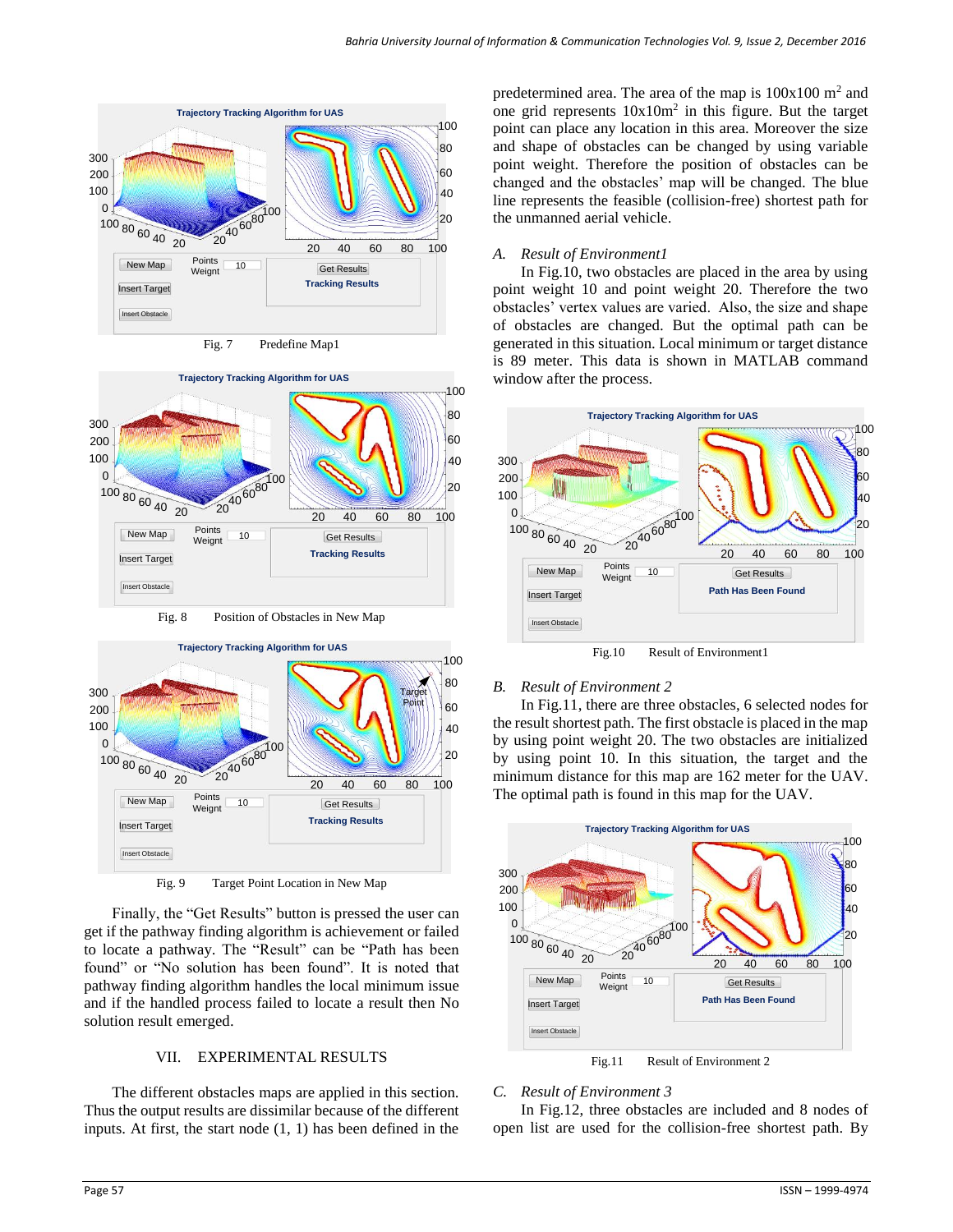using point weigh 30, three obstacles placed in this map. Local minimum path for the process is 112 meter for unmanned aerial vehicle. In this situation, the vehicle truly detected the obstacles without collision until reached to the target.



Fig. 12 Result of Environment 3

## *D. Result of Environment 4*

In Fig. 13, five obstacles are included and 10 nodes of open list are used for the feasible path. The total distance between the start location and target point is 125 meter. The number of obstacles included in Map1, the used node for the result and the length of the shortest path are different to the environment 4. Moreover the time taken for the results and shape of the path are also different because of the position of the obstacles in each environment.



Fig. 13 Result of Environment 4

## *E. Result of Environment 5*

Fig.14 shows the process and result of the Environment 5. In this environment, eleven obstacles are included and ten nodes of open lists are used for the collision-free shortest path. The shorter distance for this environment is 115 meter for the UAV. The number of obstacles included in Environment 4 and Environment 5 are the same.

But the volume and outline of blockages are different and the target location is changed in this environment. Therefore, the distance of Environment 4 is larger than Environment 5. As the UAV travels frontward direction, it regularly perceives any blockages in front of it. The movement essentially follows the constraint of gap of the prearranged region. In this way, the UAV continued moving until it reaches the target.

## VIII. STATISTIC TABLE

Five environments and different number of blockages are used for the testing process of pathway finding research work. Therefore different nodes for the trajectory pathway and different pathway distance are included in the Table. I. These two factors of the research work depend on the locations of the blockages. The different maps contain different number of blockages, different positions of blockages and the number of nodes used in the feasible path. The UAV tracking distance is also depends on these above factors. If the size and shape of blockages are larger than the UAV, the shortest path could not be found. Therefore the positions of blockages are very important for searching the best collision-free pathway (feasible) appropriate path for UAV to perform their tasks. If the obstacles are very complex in the map, the computation times taken and total distances are large for the UAS.



#### IX. CONCLUSION

Pathway finding is a main core in all UAV navigation system. The UAV used the pathway finding algorithm to find a path to reach to the target while avoiding blockages. In this research work, the pathway finding algorithm implemented to create fulfills the pathway plan by utilizing the  $A^*$ algorithm as a main frame in helping the UAS to find the way a self-controlling of the region of effort and enlistment to a target desired by the autopilot. According to the experimental results, the UAV has certainly fulfilled the desired location. Formerly getting the update data, the UAV can arrange the appropriate path in merely few seconds with enhanced A\* algorithm verified by the experimental results. As conclusion of research, it can be expressed that reviewing all UAV systems, testing the feasible optimal path results for different environments. Moreover the computation time of the process is depending on the number of obstacles, location of obstacles and size of obstacles. Optimizing of this UAS with MATLAB program is performed effectively.

## ACKNOWLEDGMENT

The author acknowledges many colleagues from the Unmanned Aerial System Laboratory under the Department